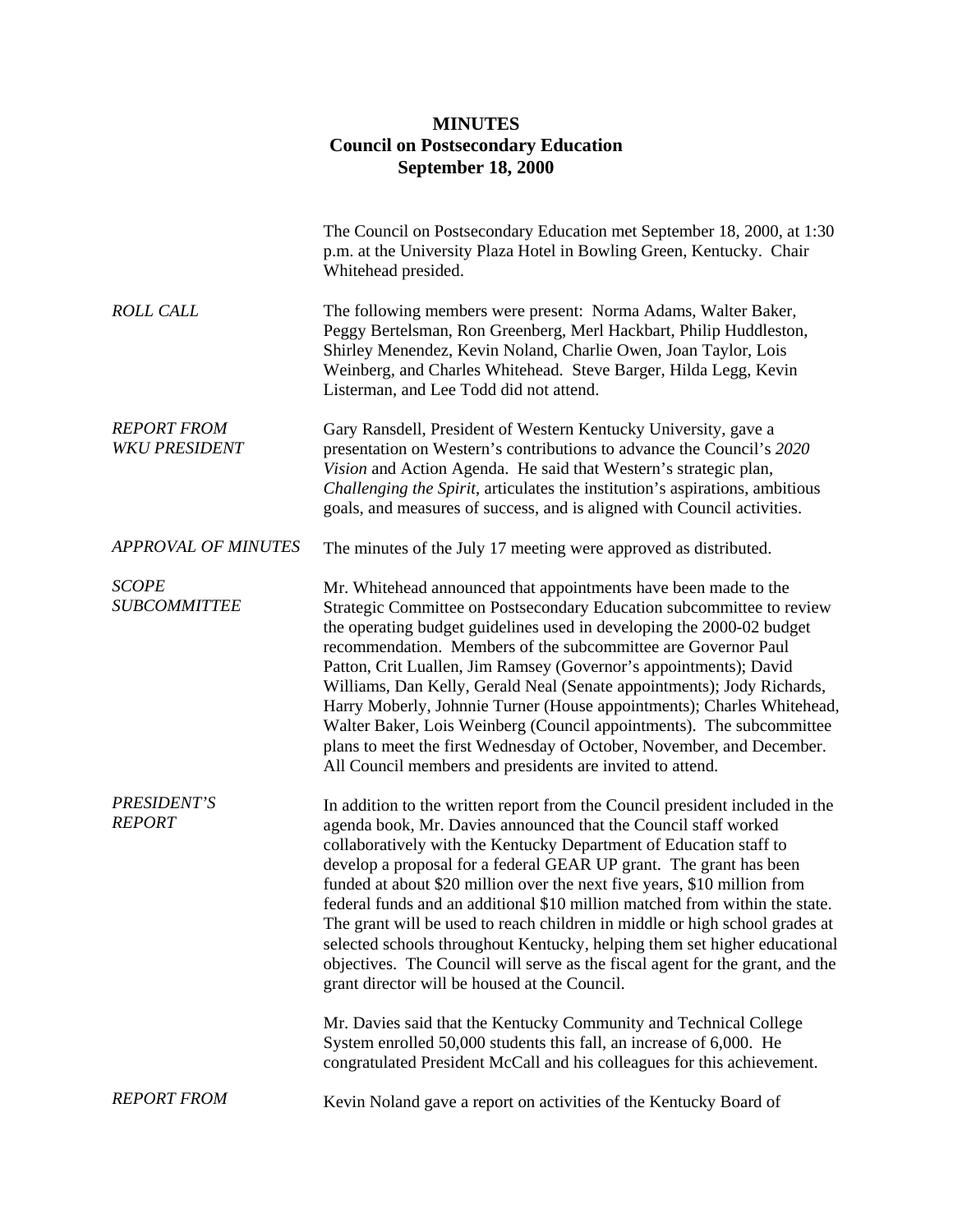| <b>COMMISSIONER OF</b><br><b>EDUCATION</b> | Education. Gene Wilhoit, the new Commissioner of Education, will begin<br>his duties October 1. Mr. Noland discussed the department's goal to help<br>all students reach the proficiency level by 2014, the work of the Minority<br>Student Achievement Task Force, and results of the Commonwealth<br>Accountability Testing System.                                                                                                                                                                                                                                                                                                                                                                                                                                                                                                                                                                                                                                                                                                                                                                                                                                                                                                                                                                                                                                                                                                                                                                                                                                                                                                                                                                                                                                                                                                                                                                                                                                                                                                                |
|--------------------------------------------|------------------------------------------------------------------------------------------------------------------------------------------------------------------------------------------------------------------------------------------------------------------------------------------------------------------------------------------------------------------------------------------------------------------------------------------------------------------------------------------------------------------------------------------------------------------------------------------------------------------------------------------------------------------------------------------------------------------------------------------------------------------------------------------------------------------------------------------------------------------------------------------------------------------------------------------------------------------------------------------------------------------------------------------------------------------------------------------------------------------------------------------------------------------------------------------------------------------------------------------------------------------------------------------------------------------------------------------------------------------------------------------------------------------------------------------------------------------------------------------------------------------------------------------------------------------------------------------------------------------------------------------------------------------------------------------------------------------------------------------------------------------------------------------------------------------------------------------------------------------------------------------------------------------------------------------------------------------------------------------------------------------------------------------------------|
| <b>OPERATING</b><br><b>BUDGET REVIEW</b>   | An information item was presented on the operating budget review. Ron<br>Carson said that at the July meeting the Council directed the Finance<br>Committee to conduct a review of the operating budget guidelines used in<br>developing the Council's 2000-02 budget recommendation. The major<br>issues that surfaced during the 2000 legislative session include the<br>benchmark system, operating incentives, and capital. The Finance<br>Committee began its work August 31 and will work alongside the SCOPE<br>subcommittee. The first meeting of the SCOPE subcommittee is October<br>4. At that time the subcommittee will review the model used for the 2000-<br>02 budget process, especially the benchmark system, including its<br>development and the base-funding target. Dennis Jones, President of the<br>National Center for Higher Education Management Systems, will provide<br>a national perspective on models used to finance higher education systems<br>around the country. At the second subcommittee meeting, scheduled for<br>November 1, the group will review ways in which postsecondary<br>education budgeting in Kentucky can be improved. At the third meeting,<br>December 6, the subcommittee will attempt to reach consensus on a set of<br>recommendations to be sent to the SCOPE for review and then sent back to<br>the Council to consider as work begins in calendar year 2001 toward the<br>2002 legislative session. Concurrent with the SCOPE subcommittee work,<br>the Finance Committee wants to gain a fuller understanding of these<br>issues, determine the degree to which the issues are valid, and identify<br>adjustments or modifications that might be necessary in the existing<br>system. The Finance Committee members are asked to attend all meetings<br>of the SCOPE subcommittee. Mr. Davies will be pursuing the same issues<br>in his monthly meetings with the presidents, and Council staff will<br>continue to work through these issues with the chief budget officers group. |
| <b>KYVU UPDATE</b>                         | Mary Beth Susman gave an update on the activities of the Kentucky<br>Virtual University. After three semesters, the KYVU is enrolling 2,592<br>students and offering 240 courses. Dr. Susman shared results of a recent<br>statewide public opinion poll of Kentucky adults about educational<br>interests, Internet access, and onsite versus online learning. Mr.<br>Whitehead asked that regional poll results be shared with the Council<br>members.                                                                                                                                                                                                                                                                                                                                                                                                                                                                                                                                                                                                                                                                                                                                                                                                                                                                                                                                                                                                                                                                                                                                                                                                                                                                                                                                                                                                                                                                                                                                                                                             |
| 2001 MEETING<br><b>DATES</b>               | The 2001 Council meeting dates were included in the agenda book. A<br>joint meeting with the Kentucky Board of Education is scheduled for<br>February 4-5.                                                                                                                                                                                                                                                                                                                                                                                                                                                                                                                                                                                                                                                                                                                                                                                                                                                                                                                                                                                                                                                                                                                                                                                                                                                                                                                                                                                                                                                                                                                                                                                                                                                                                                                                                                                                                                                                                           |
| <b>NEW PROGRAM</b><br><b>PROPOSALS</b>     | RECOMMENDATION: That the Associate Degree in Liberal Studies<br>proposed by Northern Kentucky University be approved and registered in<br>CIP 24.0101 (Liberal Arts and Sciences/Liberal Studies).<br>MOTION: Mr. Greenberg moved that the recommendation be approved.                                                                                                                                                                                                                                                                                                                                                                                                                                                                                                                                                                                                                                                                                                                                                                                                                                                                                                                                                                                                                                                                                                                                                                                                                                                                                                                                                                                                                                                                                                                                                                                                                                                                                                                                                                               |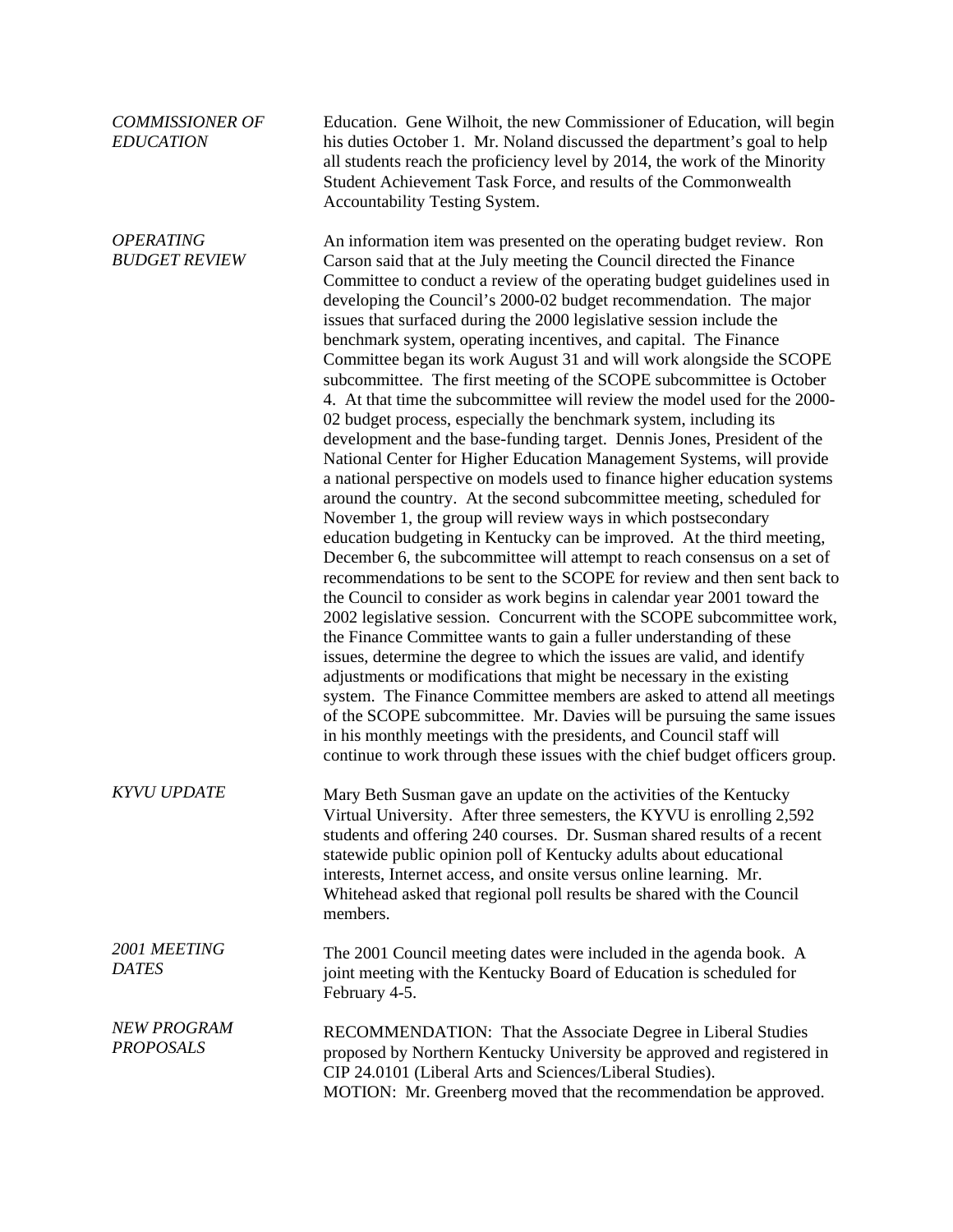Mr. Baker seconded the motion.

VOTE: The motion passed.

RECOMMENDATON: That the Doctor of Philosophy in Civil Engineering proposed by the University of Louisville be approved and registered in CIP 14.0801 (Civil Engineering, General).

MOTION: Ms. Adams moved that the recommendation be approved. Ms. Weinberg seconded the motion.

VOTE: The motion passed.

RECOMMENDATONS:

- That the Council accept the memorandum of agreement from the University of Kentucky related to the cooperative implementation and advancement of the Kentucky School of Public Health with the University of Louisville.
- That the Doctor of Public Health proposed by the University of Kentucky be approved and registered in CIP 51.2201 (Public Health, General) with the understanding that continued approval depends on fulfillment of the obligations defined in the memorandum of agreement.

Mr. Davies said that the original agreement concerning public health between the University of Kentucky and the University of Louisville called for a collaborative school administratively housed at UK but including both UK and UofL programs. However, the accreditation guidelines of the Council on Education in Public Health make it very difficult to construct a school of public health that is responsible to more than one university governing board. Approval of the doctoral program allows UK to seek accreditation for the Kentucky School of Public Health. The University of Louisville will seek accreditation for its graduate programs and be affiliated with the Kentucky School of Public Health under conditions set forth in the memorandum of agreement. Mr. Davies suggested that eventually Kentucky should seek accreditation of a Kentucky School of Public Health governed by the two universities as full and equal partners.

MOTION: Ms. Weinberg moved that the recommendations be approved. Ms. Adams seconded the motion.

VOTE: The motion passed.

*KENTUCKY EARLY MATHEMATICS TESTING PROGRAM*  RECOMMENDATION: That the Council authorize the staff to award a contract to Northern Kentucky University to administer the Early Mathematics Testing Program. The staff will develop a memorandum of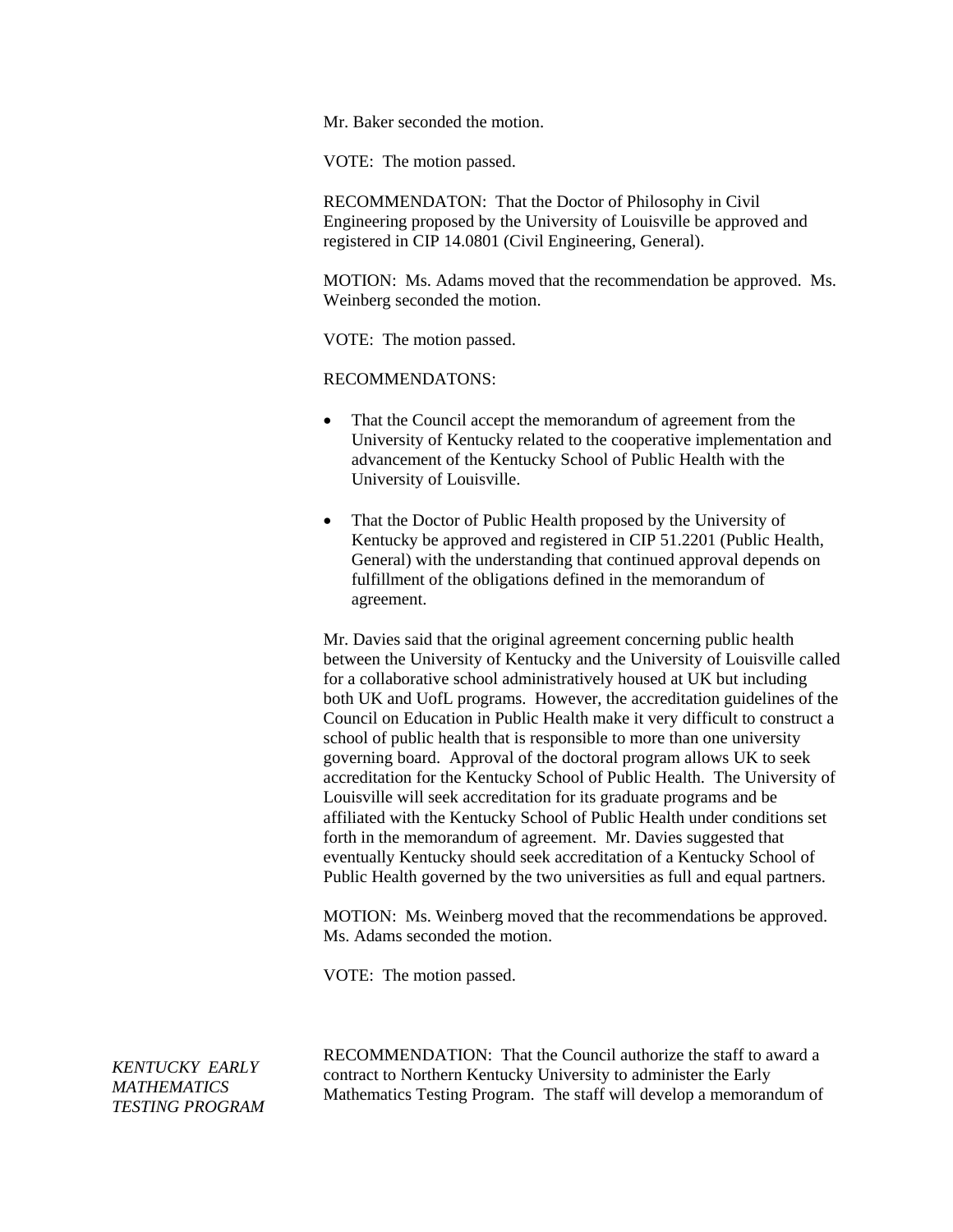|                                                                          | agreement with Northern Kentucky University defining the specific<br>process for test development and making the test available on the Web that<br>best connects to our other testing efforts in college placement and adult<br>education.                                                                                                                                                                                                                                                                                                                                                                                                                            |
|--------------------------------------------------------------------------|-----------------------------------------------------------------------------------------------------------------------------------------------------------------------------------------------------------------------------------------------------------------------------------------------------------------------------------------------------------------------------------------------------------------------------------------------------------------------------------------------------------------------------------------------------------------------------------------------------------------------------------------------------------------------|
|                                                                          | House Bill 178 directed the Council, in consultation with the Department<br>of Education, to select a public university to develop and administer a<br>Web-based training program to reduce the number of students who require<br>remedial mathematics in college. In June, the Council requested proposals<br>from the institutions. One proposal was submitted, from Northern<br>Kentucky University.                                                                                                                                                                                                                                                               |
|                                                                          | MOTION: Ms. Menendez moved that the recommendation be approved.<br>Mr. Huddleston seconded the motion.                                                                                                                                                                                                                                                                                                                                                                                                                                                                                                                                                                |
|                                                                          | VOTE: The motion passed.                                                                                                                                                                                                                                                                                                                                                                                                                                                                                                                                                                                                                                              |
| <b>GOVERNANCE BOARD</b><br>OF THE LUNG CANCER<br><b>RESEARCH PROJECT</b> | RECOMMENDATION: That the Council nominate Hilda Legg, Joan<br>Taylor, Ron Greenberg, and Phil Huddleston for the Governor's<br>consideration in filling the Council on Postsecondary Education's two slots<br>on the Governance Board of the Lung Cancer Research Project.                                                                                                                                                                                                                                                                                                                                                                                            |
|                                                                          | House Bill 583 of the 2000 Session of the General Assembly established<br>the Lung Cancer Research Project to be implemented through the<br>Governance Board. The statute requires that two members of the Council<br>serve on the board. The other members of the board are two members of<br>the faculty of the UK School of Medicine, two members of the UofL<br>School of Medicine, and three at-large members.                                                                                                                                                                                                                                                   |
|                                                                          | MOTION: Mr. Hackbart moved that the recommendation be approved.<br>Mr. Barger seconded the motion.                                                                                                                                                                                                                                                                                                                                                                                                                                                                                                                                                                    |
|                                                                          | VOTE: The motion passed with the nominees abstaining from voting.                                                                                                                                                                                                                                                                                                                                                                                                                                                                                                                                                                                                     |
| <b>CAMPUS</b><br><b>SECURITY ACT</b>                                     | RECOMMENDATION: That the Council approve 13 KAR 2:100. The<br>Campus Security Act and 13 KAR 1:030. The Campus Security Act. The<br>Council staff will report on any changes in the proposed administrative<br>regulation after a public hearing and review.                                                                                                                                                                                                                                                                                                                                                                                                          |
|                                                                          | House Bill 322, adopted by the 2000 General Assembly and in effect since<br>July, requires public and private postsecondary education institutions to<br>report on crime, to make those reports available to the public within 24<br>hours, and to file an annual crime report to the Council. The Council staff<br>filed two emergency administrative regulations to comply with the time<br>requirements of the law. The filing of these ordinary administrative<br>regulations must accompany the filing of the emergency administrative<br>regulations.<br>MOTION: Ms. Bertelsman moved that the recommendation be approved.<br>Ms. Weinberg seconded the motion. |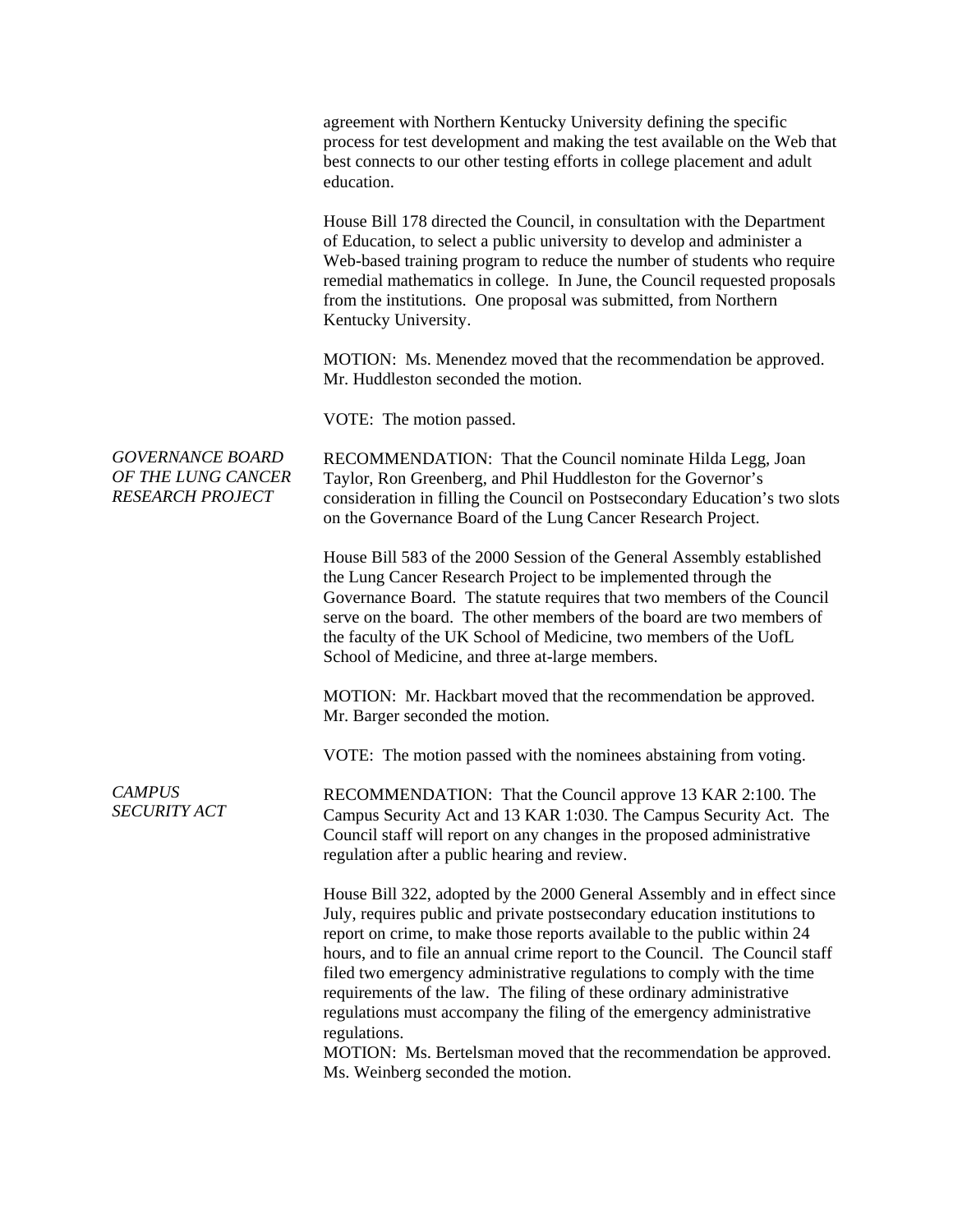| <b>GUIDELINES FOR</b><br><b>STUDENTS WITH</b><br><b>DISABILITIES</b> | VOTE: The motion passed.                                                                                                                                                                                                                                                                                                                                                                                                                                                                                    |
|----------------------------------------------------------------------|-------------------------------------------------------------------------------------------------------------------------------------------------------------------------------------------------------------------------------------------------------------------------------------------------------------------------------------------------------------------------------------------------------------------------------------------------------------------------------------------------------------|
|                                                                      | RECOMMENDATION: That the Council approve the Guidelines for<br>Students with Disabilities.                                                                                                                                                                                                                                                                                                                                                                                                                  |
| <b>BOND POOL</b><br><b>PROJECTS</b>                                  | House Bill 321, adopted by the 2000 General Assembly, requires that<br>postsecondary education institutions with dormitories adopt policies that<br>provide students with disabilities a safe environment in which to live and<br>study. The Council is required to develop guidelines for those institutional<br>policies.                                                                                                                                                                                 |
|                                                                      | MOTION: Ms. Weinberg moved that the recommendation be approved.<br>Mr. Hackbart seconded the motion.                                                                                                                                                                                                                                                                                                                                                                                                        |
|                                                                      | VOTE: The motion passed.                                                                                                                                                                                                                                                                                                                                                                                                                                                                                    |
|                                                                      | <b>RECOMMENDATIONS:</b>                                                                                                                                                                                                                                                                                                                                                                                                                                                                                     |
|                                                                      | That the Council approve the allocation of the 2000-02 Capital<br>$\bullet$<br>Renewal and Maintenance Program for projects at the Kentucky<br>Community and Technical College System and the universities. Bond<br>funds will be allotted as institutions certify to the Finance and<br>Administration Cabinet that matching funds have been committed to<br>eligible projects. Council action represents a recommendation to the<br>Secretary of the Finance and Administration Cabinet for final action. |
| UK CAPITAL<br><b>PROJECT</b>                                         | That the Council approve the allocation of the 2000-02 Agency Bond<br>٠<br>Pool, to be used in part to complete fire safety projects in student<br>housing. Council action represents a recommendation to the Secretary<br>of the Finance and Administration Cabinet for final action.                                                                                                                                                                                                                      |
|                                                                      | MOTION: Mr. Baker moved that the recommendations be approved. Mr.<br>Hackbart seconded the motion.                                                                                                                                                                                                                                                                                                                                                                                                          |
|                                                                      | VOTE: The motion passed.                                                                                                                                                                                                                                                                                                                                                                                                                                                                                    |
|                                                                      | RECOMMENDATION: That the Council approve the University of<br>Kentucky's request for a \$1,300,000 capital project from agency funds and<br>federal funds to improve the space for research animals at the Medical<br>Center's Department of Laboratory Animal Research.                                                                                                                                                                                                                                    |
|                                                                      | MOTION: Mr. Baker moved that the recommendation be approved. Mr.<br>Barger seconded the motion.                                                                                                                                                                                                                                                                                                                                                                                                             |
|                                                                      | VOTE: The motion passed.                                                                                                                                                                                                                                                                                                                                                                                                                                                                                    |
| <b>WORKFORCE</b><br><b>DEVELOPMENT</b><br>TRUST FUND                 | RECOMMENDATION: That the Council approve the Kentucky<br>Community and Technical College System proposal requesting \$12<br>million from the Workforce Training Program in the 2000-02<br>Postsecondary Workforce Development Trust Fund – \$6 million from each                                                                                                                                                                                                                                            |